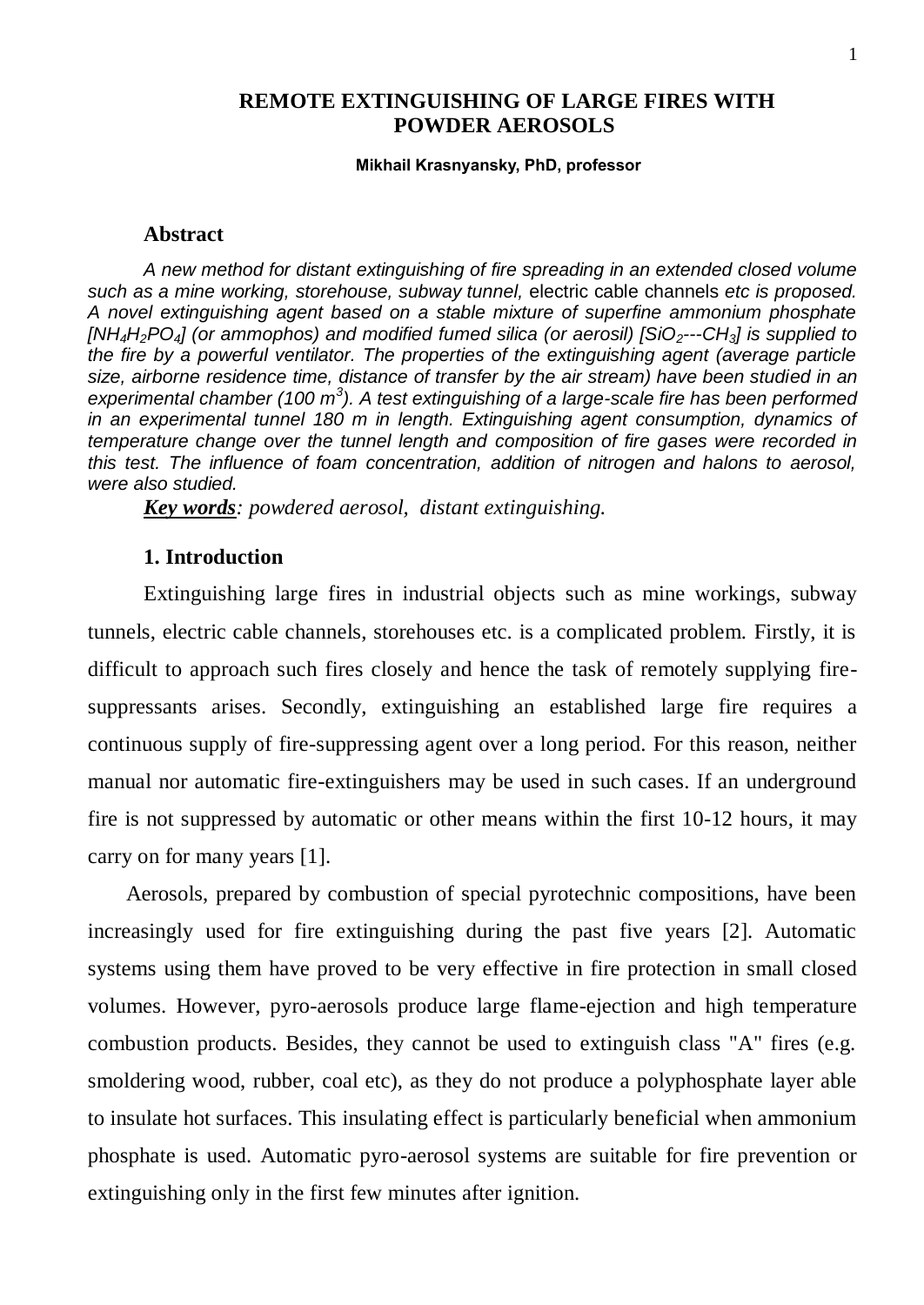The method of fire suppression proposed here includes remote supply of a firesuppressing powdered aerosol (average particle size  $5\mu$ ), by special installations using powerful ventilators. The system provides the following advantages:

a) the ability to deliver aerosol into a fire from distances of up to 200 m by air flow, if the fire takes place in a closed volume, or through a wide tarpaulin hose if sufficient space around the fire is available.

b) the possibility to combine powder aerosol with nitrogen, foam, halons  $[C_xH_y(ClBr)_z]$  and other agents.

 It should be noted that the common factory-made powders employed in extinguishers have an average particle size of ca. 40  $\mu$  [3]. Particles of these dimensions are too large to be used for remote fire extinguishing, as their airborne residence times (precipitation times) are too short to travel the necessary 100-150 m in our air flow conditions. Further, they result in surface areas too small to extinguish fires efficiently. To obtain the necessary dispersion, such powders need to be additionally milled. Interest in using finer-grained powders as fire suppressants has been evident for many years [4]. The specialist literature contains numerous theoretical articles. However, mostly with only little experimental support and often with incorrect calculations and conclusions. For example, in reference [5] the opinion is expressed, that "If, in mine work the ventilating flow rate is greater than 0.2 m/s there will be practically no particle deposition". Our experiments, described below, completely negate this conclusion.

## **2. Experimental**

The average particle sizes of the powders studied were determined using an optical microscope operating in the phase-contrast regime with a magnification of up to 950. Electron microscopy (magnification ~1800) was applied to study details of the morphology of the conglomerate  $[NH_4H_2PO_4]$ -  $[SiO_2--CH_3]$ . The airborne residence time of aerosols and their extinguishing efficiency (both individual and in combination with foam, nitrogen and halon) were studied in the specially designed closed, though not completely airtight, chamber  $(5.8 \times 5.8 \times 3 \text{ m}; 100 \text{ m}^3)$  shown in Fig. 1. The system for spraying powder was installed in the upper part of the chamber. It consisted of a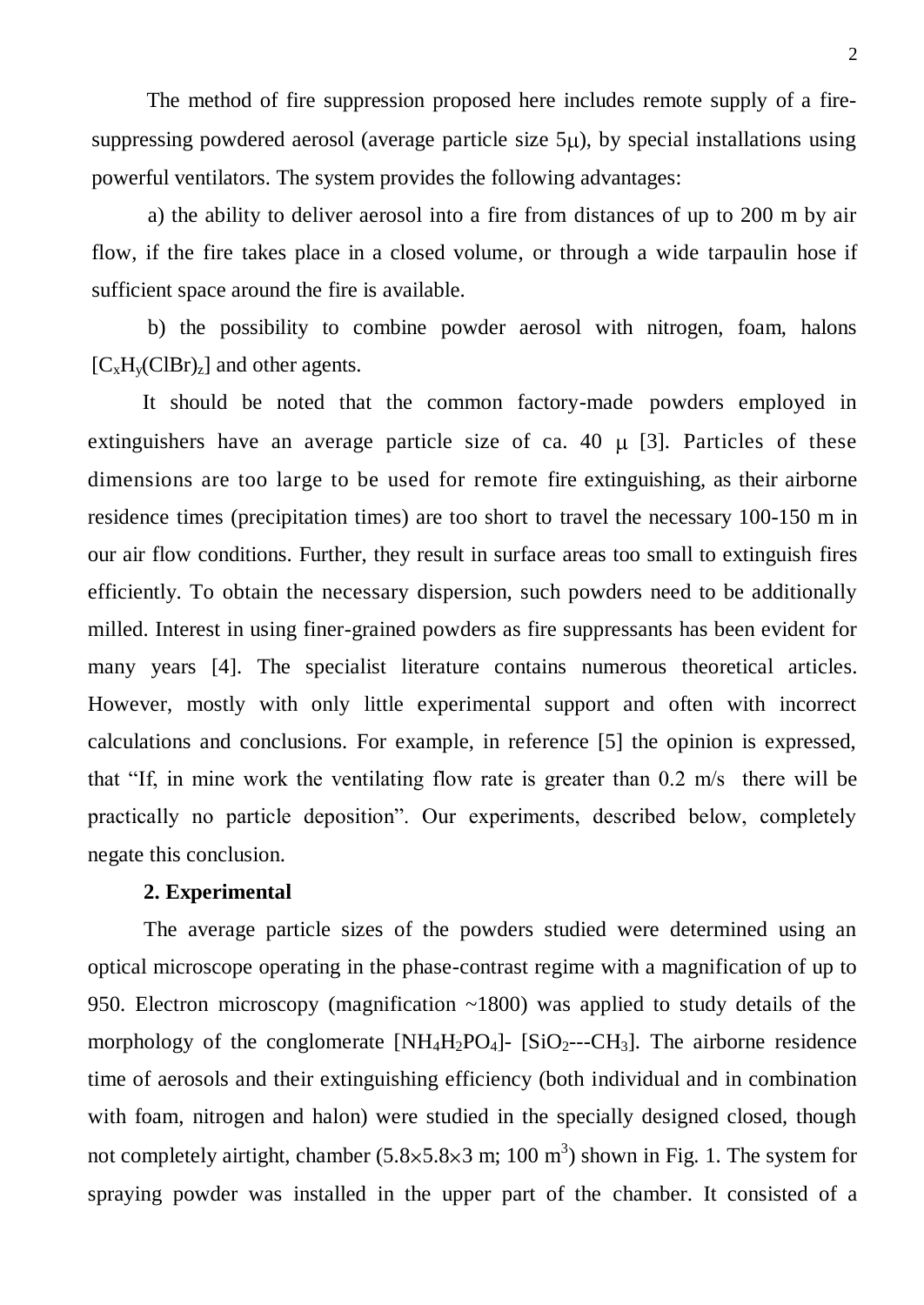metallic vessel filled with powder and two parallel horizontal pipes (diameter 30 mm) mounted 1 m apart from the central axis of the chamber.



**Fig. 1. Chamber used for measurement of aerosol properties** 

1 - vessel with finely pounded extinguishing powder, volume  $0.5 \text{ m}^3$ ; 2 - porous flexible membrane (for example, thick canvas); 3 - spraying-system for a powdered aerosol; 4 - automatic aerosol samplers (see main text: used only in "cold" experiments; removed for the "hot" experiments); 5 ventilator for a gas interfusing (off during injection of aerosol); 6 - sprayer; 7 - chamber; 8 compressed air cylinder r; 9 - nitrogen cylinder; 10 - gas analysis; 11 – electrical power source; 12 light source; 13 - steel pan with gasoline (30 liters); 14 - photoelectric resistance; 15 - photoelectric registering device; 16 - thermocouple 17 - halon  $(C_2Br_2F_4)$  cylinder; 18 - foam outlet.

Each pipe was supplied with sprayers situated equidistant at 0.5 m along its length. The chamber was equipped with systems for measurement and control. A steel pan (1x1 m) was placed in the center of the chamber floor. For an experiment, liquid gasoline filled the pan to a depth of 10 cm. Extinguishing was started 60 s after igniting the gasoline.

We designed a special sprayer (Fig. 2) through which fine powder could be injected into the chamber. Coagulation of the particles was prevented by their impacts on the walls of intermediate and outlet bells. In addition, particles of the powder passed through 4-6 tangential channels where they acquired electrical charges of the same sign and also rotation around variable axes. This facilitated higher aerosol stability and increased the airborne residence time.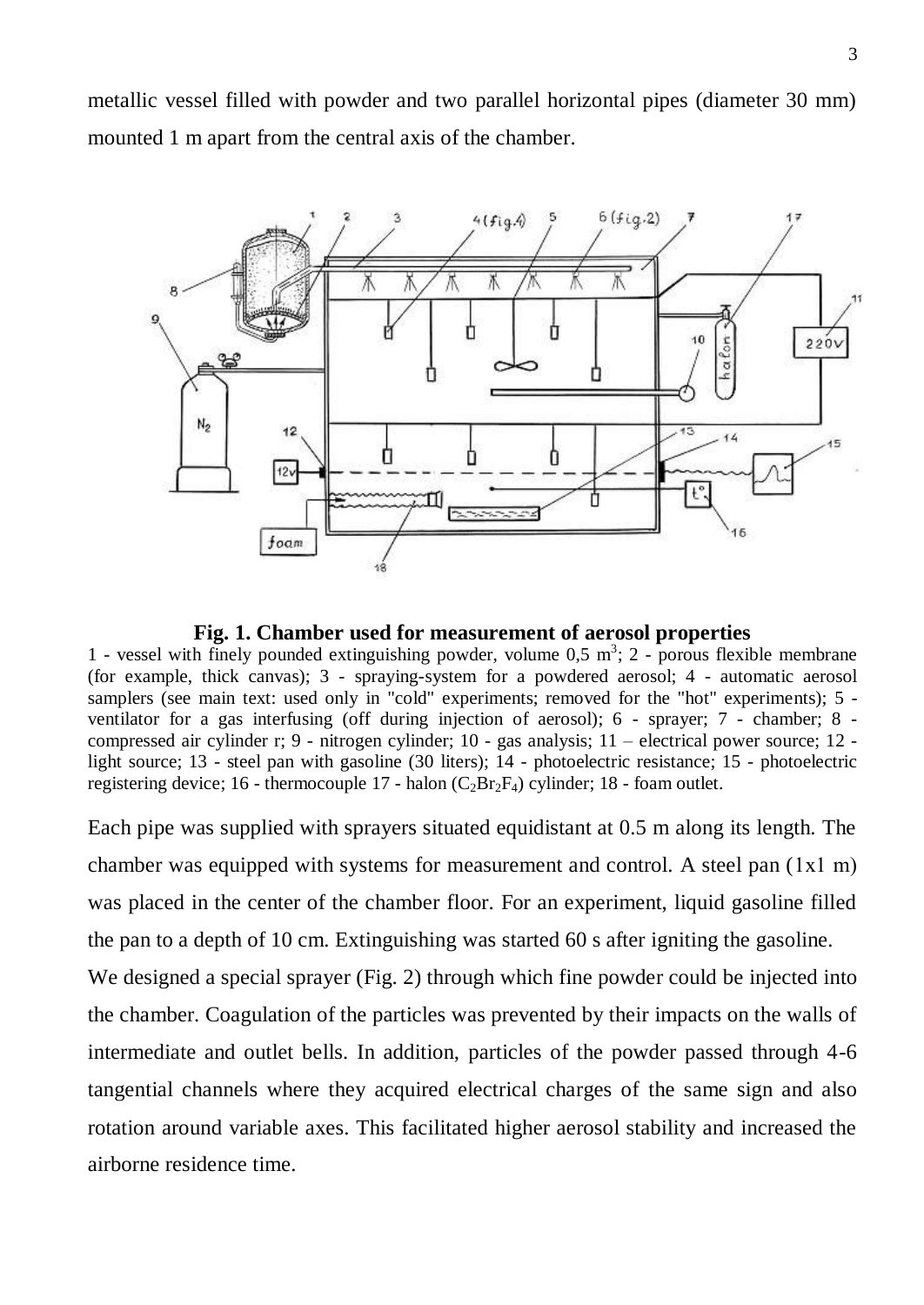Foam (see Fig. 1; position 18) was prepared from an aqueous solution of sodium alkylsulphate (5%); the multiples of air/foam used were 20.



**Fig. 2. The sprayer for powder aerosol** 1 - input; 2 - intermediate bell; 3 - tangential channels; 4 - outlet bell.

 Experiments in distant fire suppression were carried out in a tunnel (concrete; cross section 1,7 x 1,8 m;  $S = 3$  m<sup>2</sup>; length 180 m (see Fig. 3). Aerosol was supplied to the tunnel by air flow from a powerful ventilator providing a pressure more 1000 mm  $H_2O$ . The minimal powder consumption  $Q_{min}$  was calculated as:  $Q_{min} = 4 \cdot S \cdot V \cdot C_p$ , where *S* is the cross-sectional area of the tunnel  $(m^2)$ ,  $V$  **-** is the airflow (m/sec); and  $C_p$  the fire-



**Fig. 3. Scheme of tests carried out in the experimental tunnel**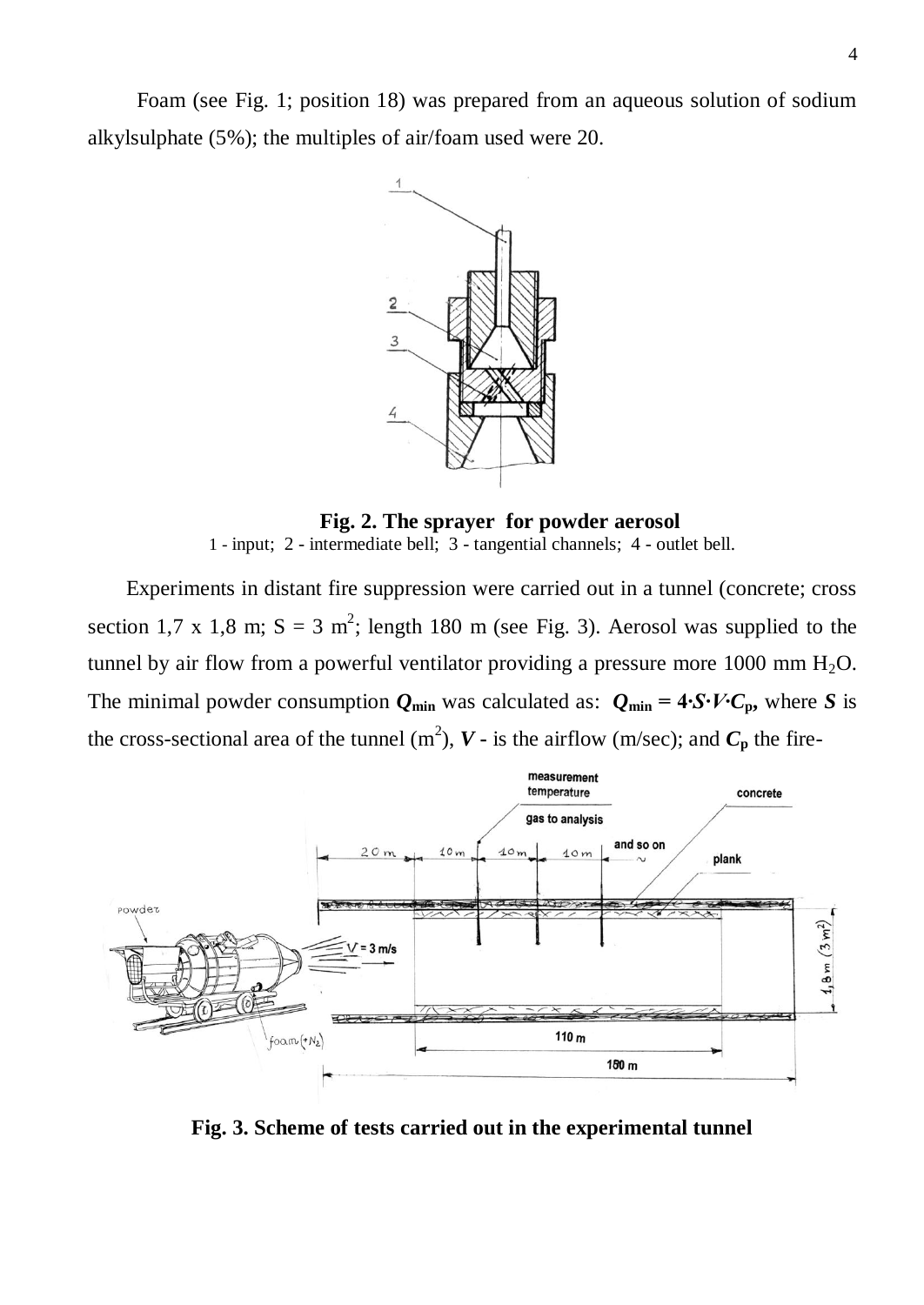suppression concentration of a powder aerosol,  $kg/m<sup>3</sup>$ . However, it is important to note that, at low flow rates  $(V<1m/s)$ , a larger fraction of a powder will be precipitated before it reaches the remote center of a fire. For our experimental conditions:

 $Q_{\text{min}} = 4.3.3 \cdot 0.1 = 3.6 \text{ kg/s}.$ 

In large-scale extinguishing tests, timber comprised of pine (planks, logs; one  $m<sup>3</sup>$ of dry wood / per meter tunnel; total  $ca$ . 100 m<sup>3</sup>), previously thoroughly moistened with gasoline, was fixed along 110 m of the tunnel length. Thermocouples and gas samplers were installed at 10 m intervals along this section. An aerosol-foam extinguishing installation including a powerful ventilator and a foam generator was used to deliver extinguishing agent into the tunnel. The installation injected ammonium phosphate powder at a rate of 3.5 kg/s or generated 5  $\text{m}^3$ /s of foam. The air velocity was ca. 3 m/s. Sodium alkylsulphate solution was used at a rate of 0.015 m<sup>3</sup>/s, the air/foam multiple being 500. Foam was generated using only air. Extinguishing was begun 40 min after the initiation of timber combustion (gasoline have used for kindling).

Measurements of aerosol concentration (in both the chamber and tunnel) were carried out in a blank set of experiments, in the absence of burning gasoline. Aerosol samples were taken simultaneously at different points inside the chamber using the devices shown in Fig. 4. The samplers instantaneously (0.5 s) retrieve small volumes of aerosol  $(6.2 \text{ sm}^3)$  at selected locations in the chamber.



**Fig. 4 - The apparatus for automatic withdrawal of aerosol samples** 1 - spring; 2 - rod; 3, 6 - directing cores; 4 - electromagnetic coil; 5 - anchor; 7 - tier; 8, 9 - lid; 10 - top partition; 11 - base covered with a demountable "adhesive" filter paper (2x2 sm).  $l = h = 1.55$  sm; **a** - apparatus inactive; **b** - apparatus activated (0,5 s)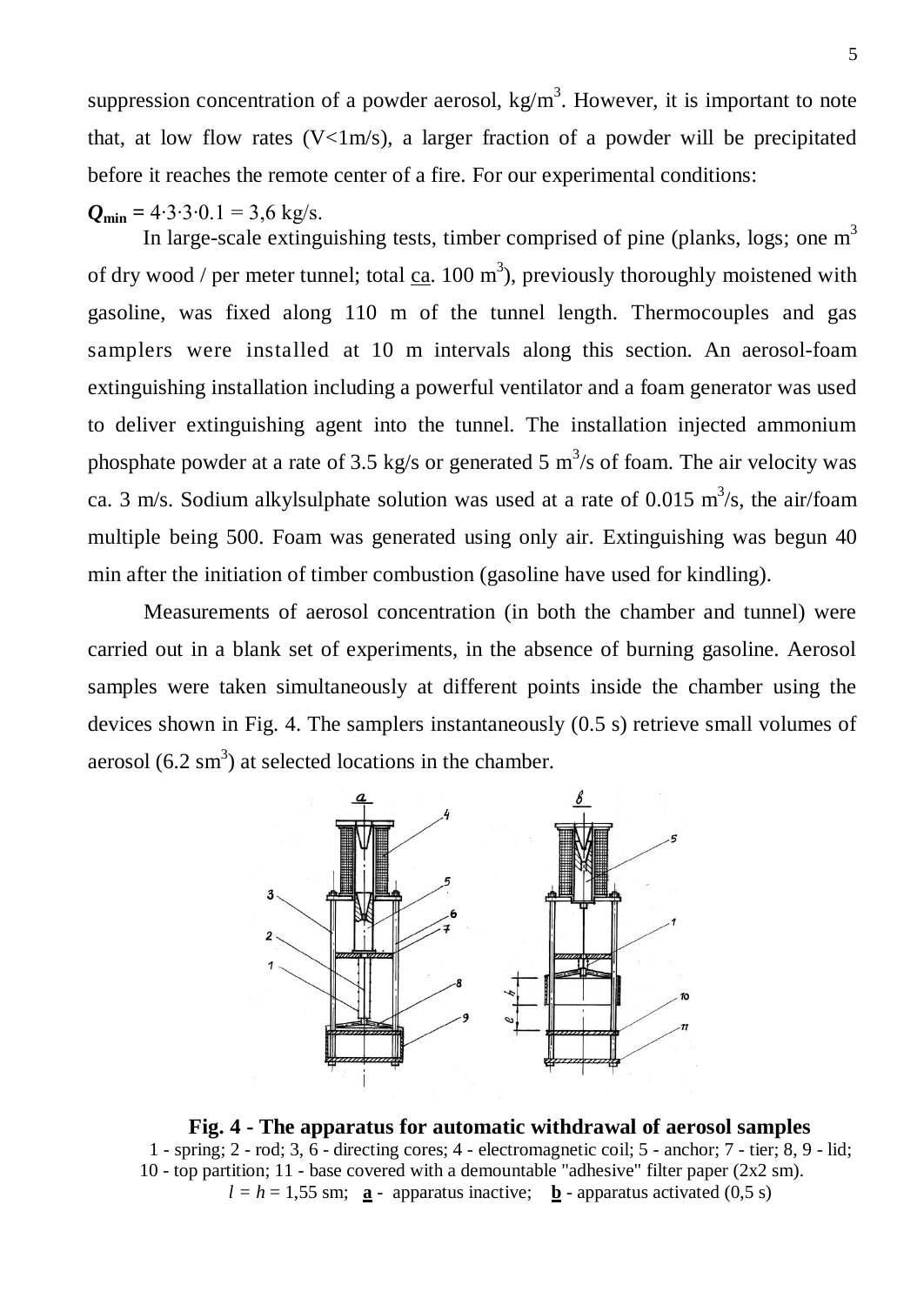The particles were collected on filter paper and their total mass determined gravimetrically. The aerosol concentration was calculated as a mean of five measurements (probability  $P = 0.97$ , a dispersion ss = 0.76).

 In addition, the maximum settling time of aerosol in the chamber was monitored (in "cold" experiments) by a photoelectric method. As the white powder disperses light strongly, we used the effect to measure the maximum aerosol settling time. The latter was defined as the time at which the cursor of the recording device (Fig. 1; position 15) returns to zero after deflection.

 Gas compositions, during and after extinguishing, were analyzed using a chromatograph "Model-3700" (manufactured by "Chromatograph", Moscow, Russia); the chromatography column was packed with molecular sieves. Chemical gas detectors ("indicator tubes") produced by "Dräger" (Germany) were also employed.

Note: Foam was only delivered to the fire *after* burning had been suppressed by a powder. The overall objectives of applying additional foam were: а) to achieve accelerated local cooling of the site of the fire and prevention of its renewed ignition, b) to curb unnecessary use of the expensive fine-pounded powder.

# **3. Results and Discussion**

#### **3.1. Microscopic studies**

 Typical results of the microscopic examination of the as-received fire-suppressant powder – a mixture of ammonium phosphate  $[NH_4H_2PO_4]$  and modified fumed silica  $[SiO<sub>2</sub>--CH<sub>3</sub>]$  are shown in the photography in Fig. 5. For comparison, Fig. 6 shows photography of the powder after additional milling using a jet-type mill. The mean particle size was reduced 5-10 times after this treatment. At the higher magnification obtained with the electron microscope, crystal arrangements on the surface of the ammonium phosphate particles (Fig. 7) can be seen more clearly (magnification:  $1800 \times$ ). This surface is not uniformly covered with fumed silica particles (or rather with their aggregates in the form of white clouds). Fumed silica is added to the milled ammonium phosphate at ca. 1-3% to prevent the absorption of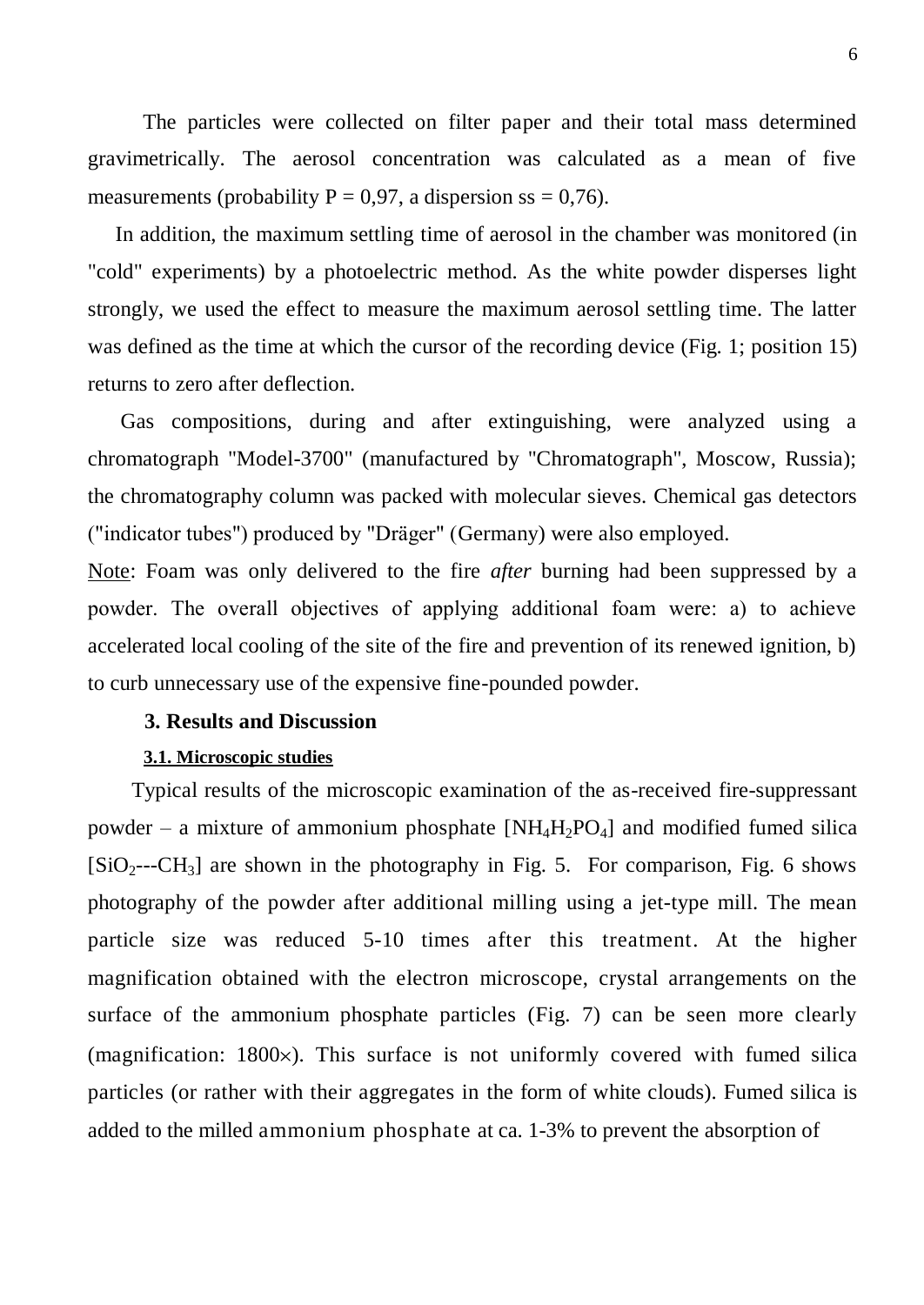

**Fig. 5. Photography of a particles of factory-made ammonium phosphate powder taken in an optical microscope at 945 magnification**



# **Fig. 6. Photography of a ammonium phosphate particle after additional milling (optical microscope at 945 magnification)**

**Note**: The small division on the scale (for Fig. 5, 6) represents 5 micron; for example, between figures 1 and 2 on a scale - is 50 micron.



**Fig. 7. Photography of surface of a conglomerate [NH4H2PO4]- [SiO2---CH3] in the electronic microscope at 1800 magnification**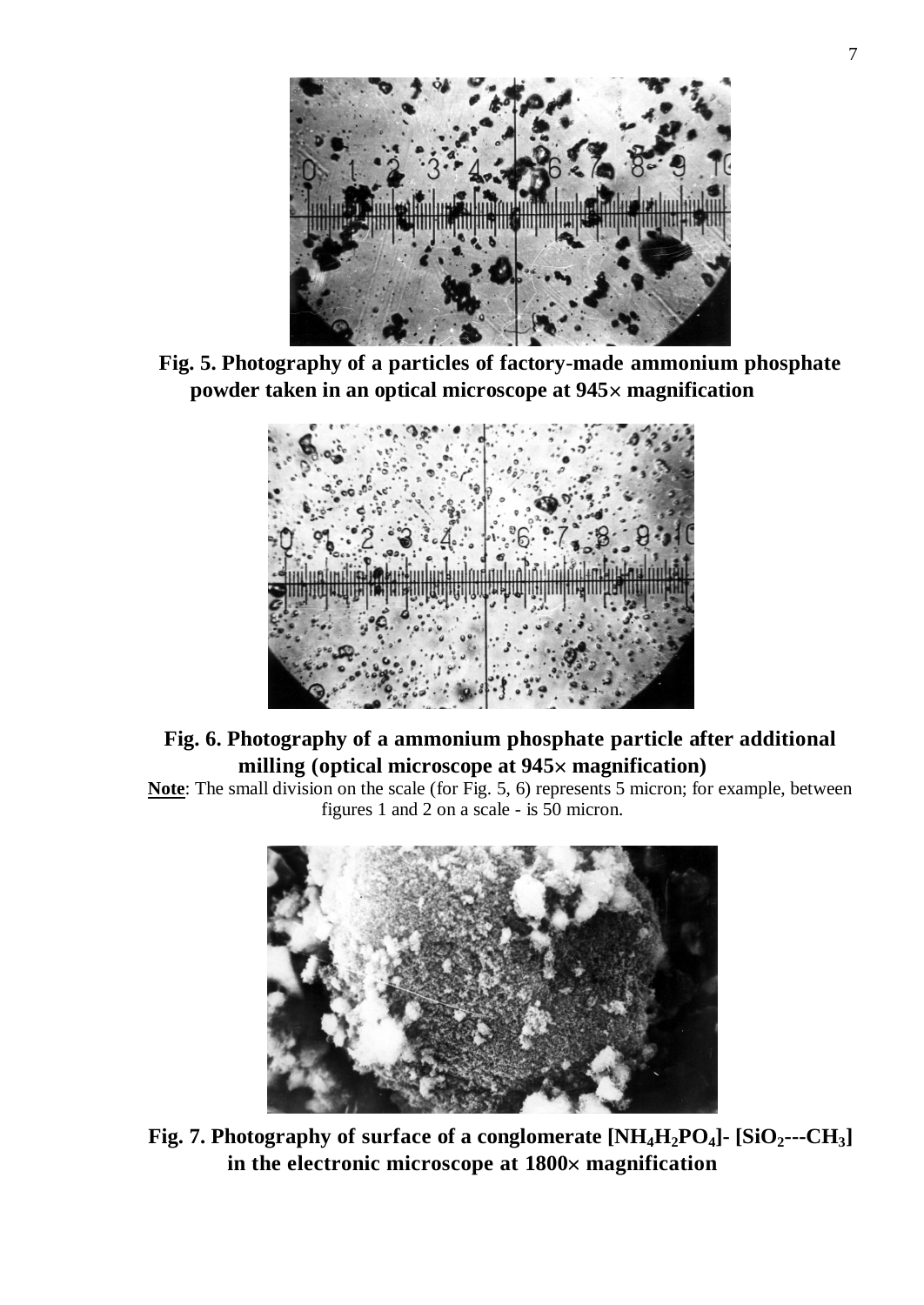moisture and coagulation of the ammonium phosphate particles. Bearing in mind that the particles of fumed silica are 50-100 times smaller and 30-50 times lighter than particles of ammonium phosphate, we conclude that the technology of mixing these ingredients is not yet perfect.

## **3.2. Experiments in the chamber**

Two sets of experiments using burning gasoline were carried out in the 100  $m<sup>3</sup>$ experimental chamber. The first series was intended to study the residence time of airborne particulates, while the second had, as its goal, a comparison of the extinguishing efficiency of aerosols in combination with gaseous fire-fighting agents.

 The study of the dynamics of powder precipitation in aerosol shows that the initial mass concentration (200  $g/m<sup>3</sup>$ ) decreases twofold within 10 s and fourfold within 40 s (Fig.8).



**Fig. 8. Dynamics of precipitation of ammonium phosphate particles**   $(d = 5$  microns) in the 100 m<sup>3</sup> chamber

The values of the precipitation velocity calculated from the well-known Stokes law for *single particles* of ammonium phosphate of 100, 50 and 5 microns diameter are 63, 15 and 0.3 sm/s, respectively. However, the precipitation of an *aerosol cloud* is a much more complex process. The number of particles *N* remaining in a unit volume of aerosol after a precipitation time *τ* may be expressed as: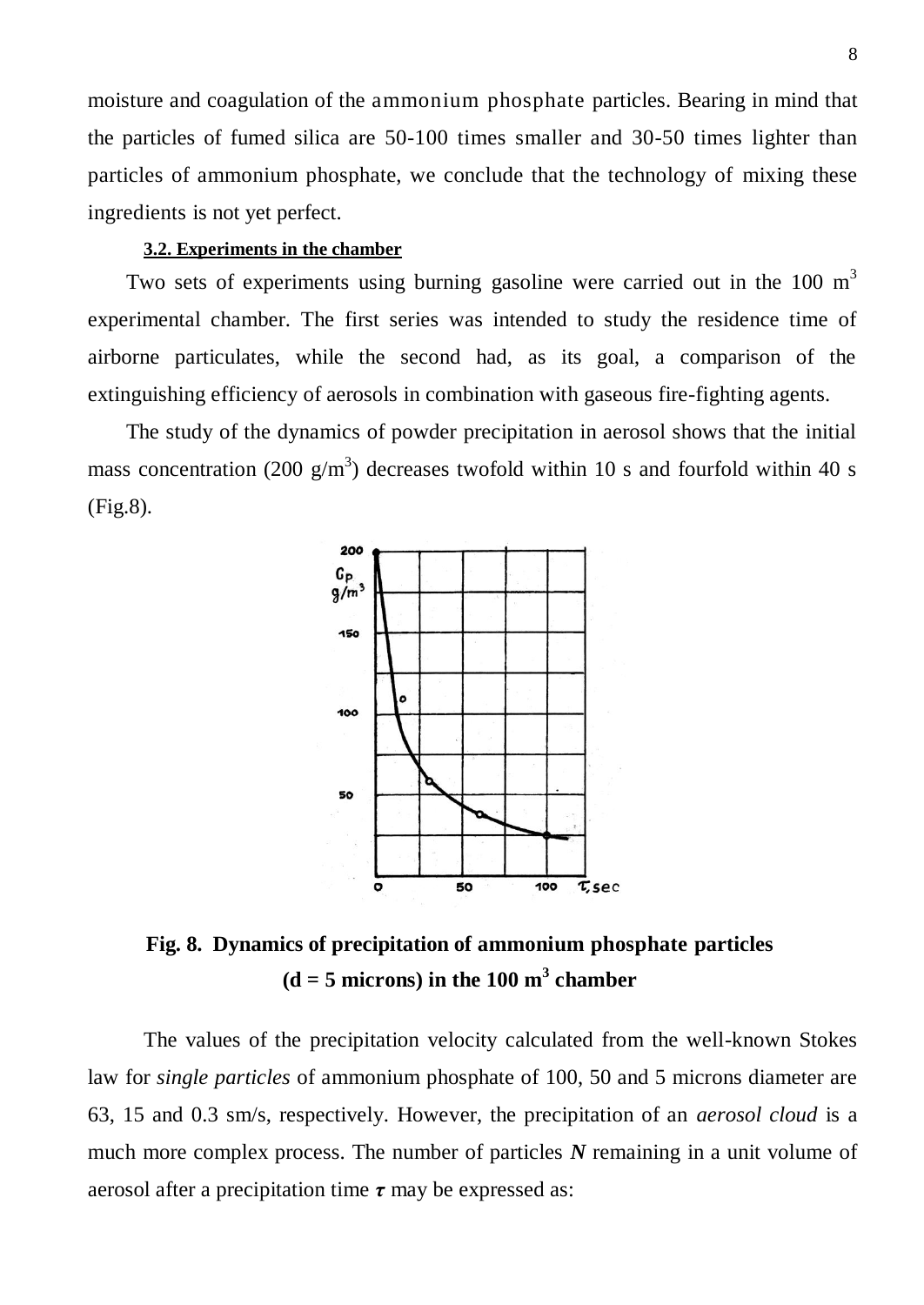$N_{\tau} = N_{o} [1 - v \tau / (ha)^{0.5}],$  where:

 $\nu$  - precipitation velocity;  $\boldsymbol{h}$  - height of precipitation;  $\boldsymbol{a}$  - distance between particles in an aerosol cloud..

In experimental fire extinguishing, the effectiveness of powder aerosol alone and in combination with nitrogen and halon  $[C<sub>2</sub>Br<sub>2</sub>F<sub>4</sub>]$  added to the stream, was studied. Note: the authors are aware that the use of halons is limited by the Kyoto Agreement. However, it seems likely that their use will be allowed in such extreme situations as large and dangerous fires.

The gasoline fire in the 1x1 m pan was extinguished in 65 s using aerosol with a powder concentration of 95-100  $g/m<sup>3</sup>$ . The total amount of powder used was 51 kg. However, after ceasing aerosol loading, the hot metal pan re-ignited the gasoline. To cool the pan, the supply of aerosol had to be continued for another 3-4 minutes, thus increasing the total amount of powder used by 4-5 times, to 200-250 kg.

This fact encouraged us to use a foam fire-extinguisher *after* the aerosol had suppressed the flame. To cool the pan after suppression of the flame with aerosol, foam (air/foam multiple 20) was supplied for 200 s. This resulted in the total consumption of 50 kg of the powder and  $0.25 \text{ m}^3$  of foam for complete extinguishing of the fire.

Addition of 0.4 vol.% of halon  $C_2Br_2F_4$  permitted us to reduce the concentration of extinguishing powder to 84  $g/m<sup>3</sup>$ . While maintaining the concentration of halon at this level, nitrogen was added to the chamber in the following volumes: 5, 10, 15 and 20  $m<sup>3</sup>$ . This led to a decrease in the oxygen concentration from 21 to 16.5 vol.% (Fig.9). However, by far the most important effect was the crucial reduction in the necessary concentration of the powder. For example, on addition of 10  $m<sup>3</sup>$  of nitrogen, which also lowered the oxygen concentration in the chamber to 19 vol.%, it reduced to 18  $g/m<sup>3</sup>$ .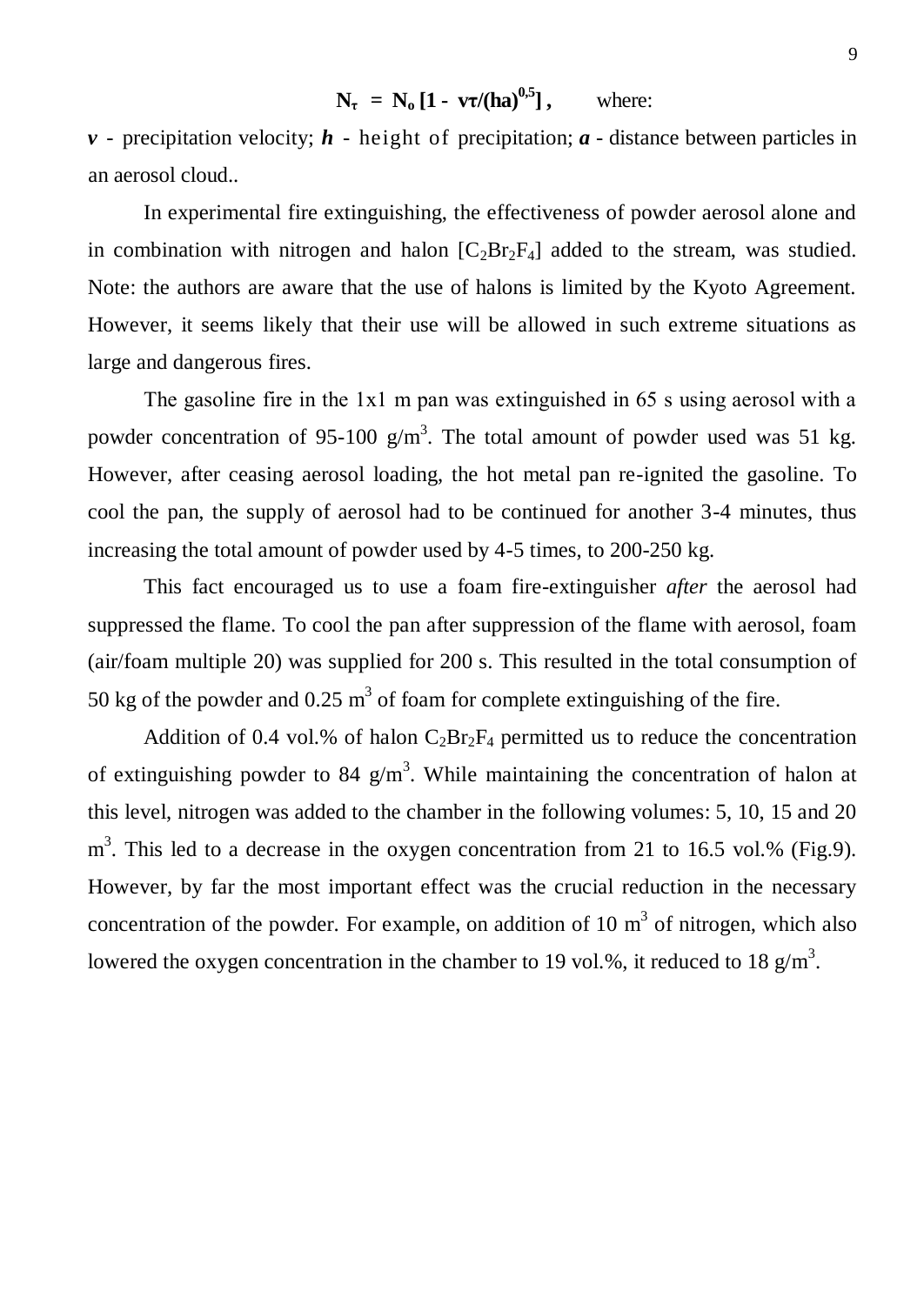

**Fig. 9. Dependence of fire-fighting concentration of ammonium phosphate**  $(C_p)$  **on**  $N_2$  in the presence of halon  $(C_2Br_2F_4 - 0.4$  vol.%)

## **3.3. Experiments in the tunnel**

 The transfer of ammonium phosphate aerosol by ventilator was studied in the experimental tunnel (Fig. 3). The results of this part of the study are presented in Fig.10. Clearly, the lower the average size of powder particles, the more efficiently they are transported in the air flow. At 150 m from the ventilator, the concentration of larger particles of powder (average size 40  $\mu$ ) decreases by a factor of 13 from the initial value of 220 down to 17  $g/m<sup>3</sup>$  (curve 2), whereas the concentration of smaller powder particles (average size 5  $\mu$ ) decreases only threefold, from 160 to 48 g/m<sup>3</sup> (curve 1). Aerosol concentrations of fine particles ( $d = 5 \mu$ ) at ca. 150 m are almost three times higher than those for powders with  $d = 40 \mu$ . This indicates that only the fine fraction of the powder ( $< 5 \mu$ ) can be transferred in the air flow over distances of  $\geq$  ca. 100 m.

The experimentally observed concentration, 48  $g/m<sup>3</sup>$  correlates with the data on precipitation rate in Fig. 8. This concentration was observed after 45 s of precipitation, during which time the aerosol traveled ca. 144 m (i.e. 3 m/s x 48 s).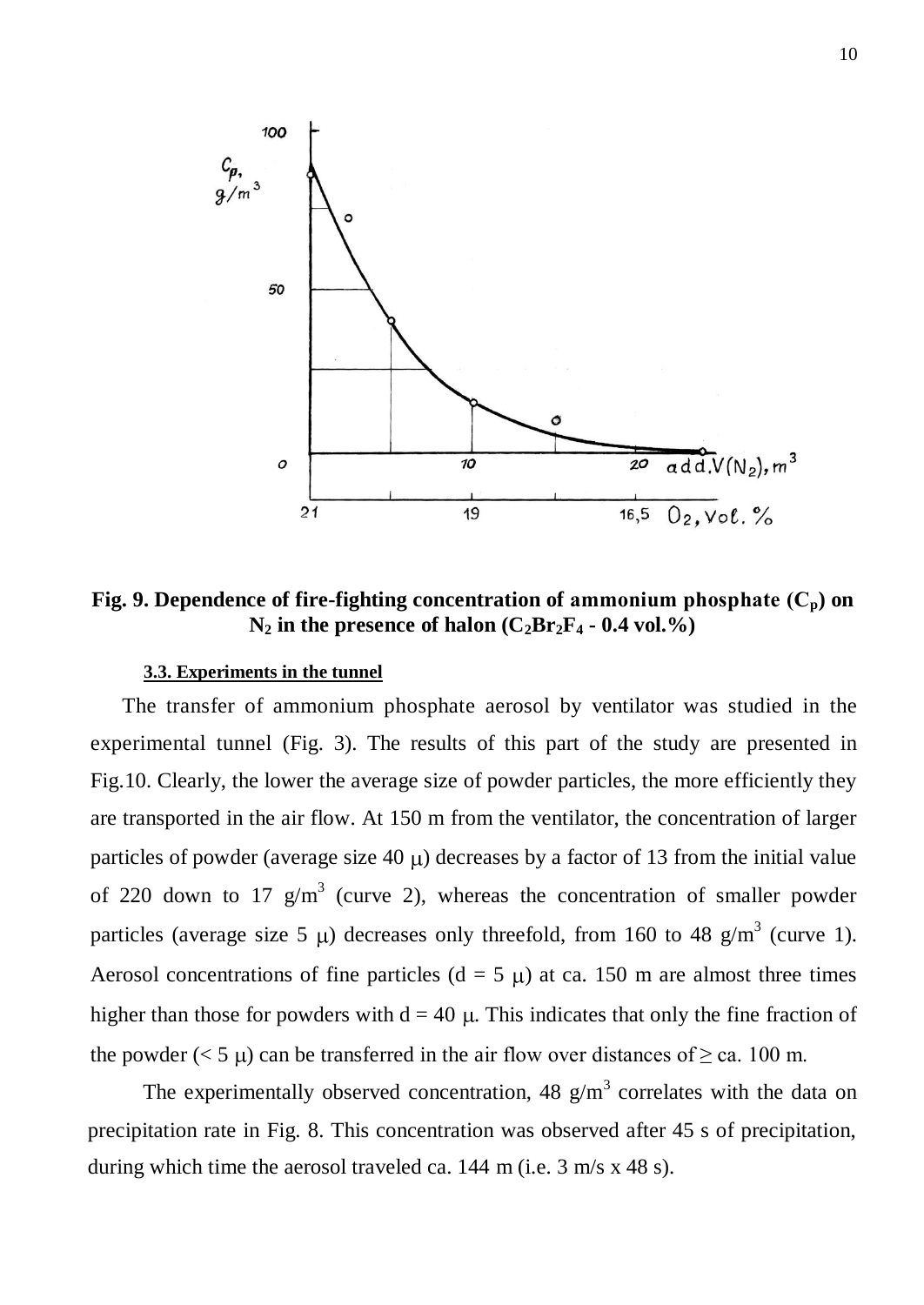



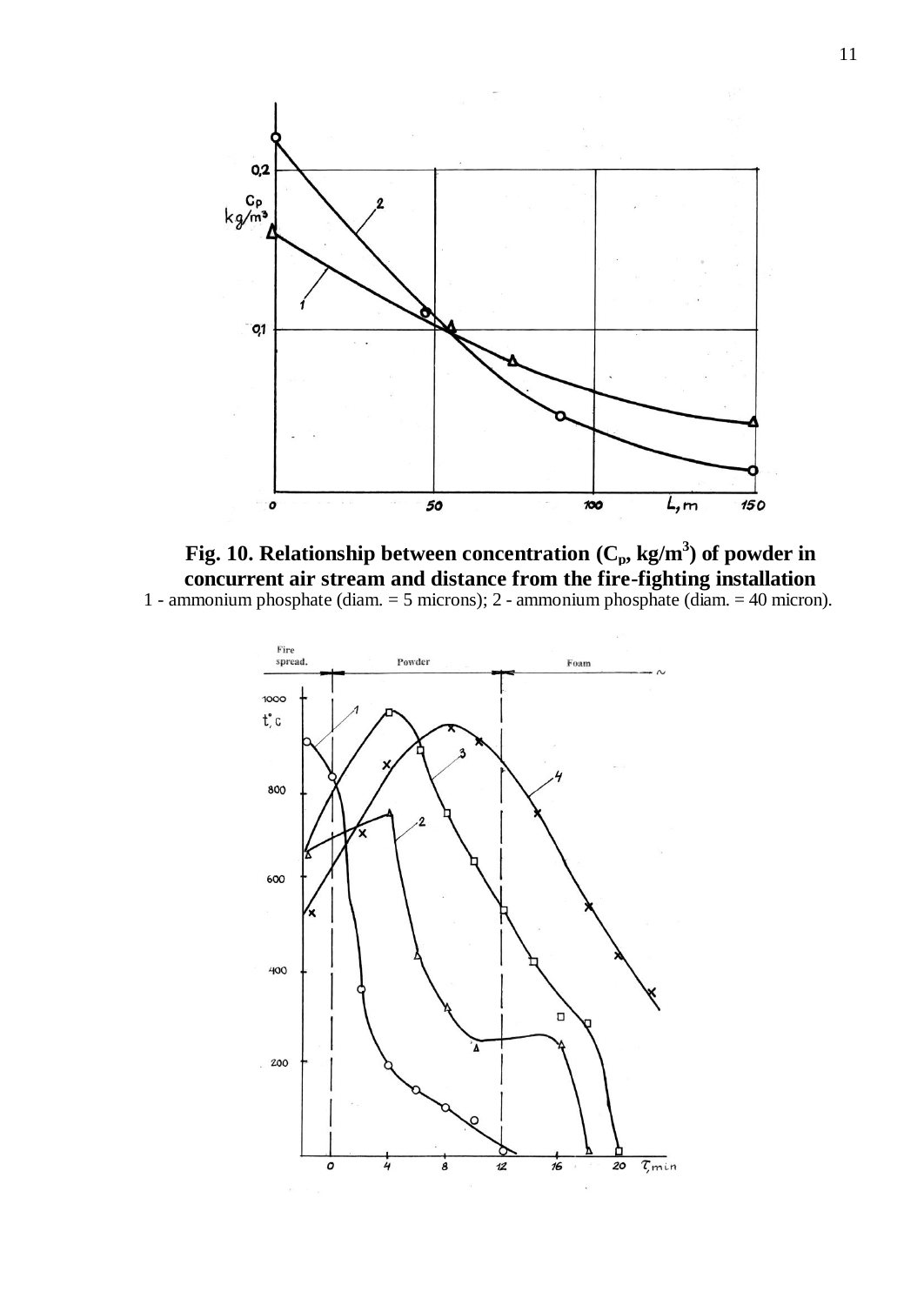(before 0 min - fire spread; 0-12 min - supply of a powder; 13-30 min - supply of a foam) 1 - distance 30 m from the "fire-inception" (or 50 m from the ventilator); 2 - 50 m;  $3 - 70$  m;  $4 - 100$  m.

 In the initial experiment we used only powder aerosol as the extinguishing agent. However, after 15 minutes of extinguishing, the temperature ca 100 m from the "fire-initiation" slowly decreased and remained high (700-800 °C). Even after 25 min of continued extinguishing it remained in the range 300-350 °C and within the next ten minutes did not decrease in spite of the fact that suppression by powder aerosol was uninterrupted.

In the experiments which followed, the fire was extinguished by the combined successive use of powder aerosol and foam supplied with the extinguishing installation. The results of temperature measurements are shown in Fig. 11. When extinguishing started, the temperature 30 m from the "fire-inception" (and 50 m from the ventilator) was about 850°C. It decreased to 200°C after 4 min of aerosol supply (curve 1). However, at distances of 50, 70 and 100 m (curves 2, 3, 4 respectively) the temperature was still increasing at this point. It indicates that the powdered aerosol does not "cover" the whole fire at once, but as if it traverses the flame, carrying out a kind of step-by-step fire-extinguishing over the whole tunnel length.

By the tenth minute of the experiments with powder, the temperature at 50 m had fallen to 250 °C, while at the 70 m point it had only decreased to 650 °C. At the 100 m point, the temperature still was increasing and reached a maximum of 930 ºC.

 After twelve minutes of extinguishing by powder aerosol, the foam supply started. Note: no nitrogen was being supplied to the tunnel at this time. After 15 min of foam supply, the temperature had dropped to 30-50°C in the most of the tunnel, except at the distance of  $>=100$  m. Foam had reached this section (100 m) after only 20 min of supply. The supply of foam into the tunnel continued for 30 min. The total consumption of powder after complete fire suppression was 2200 kg and of aqueous sodium alkylsulphate solution was  $75 \text{ m}^3$ .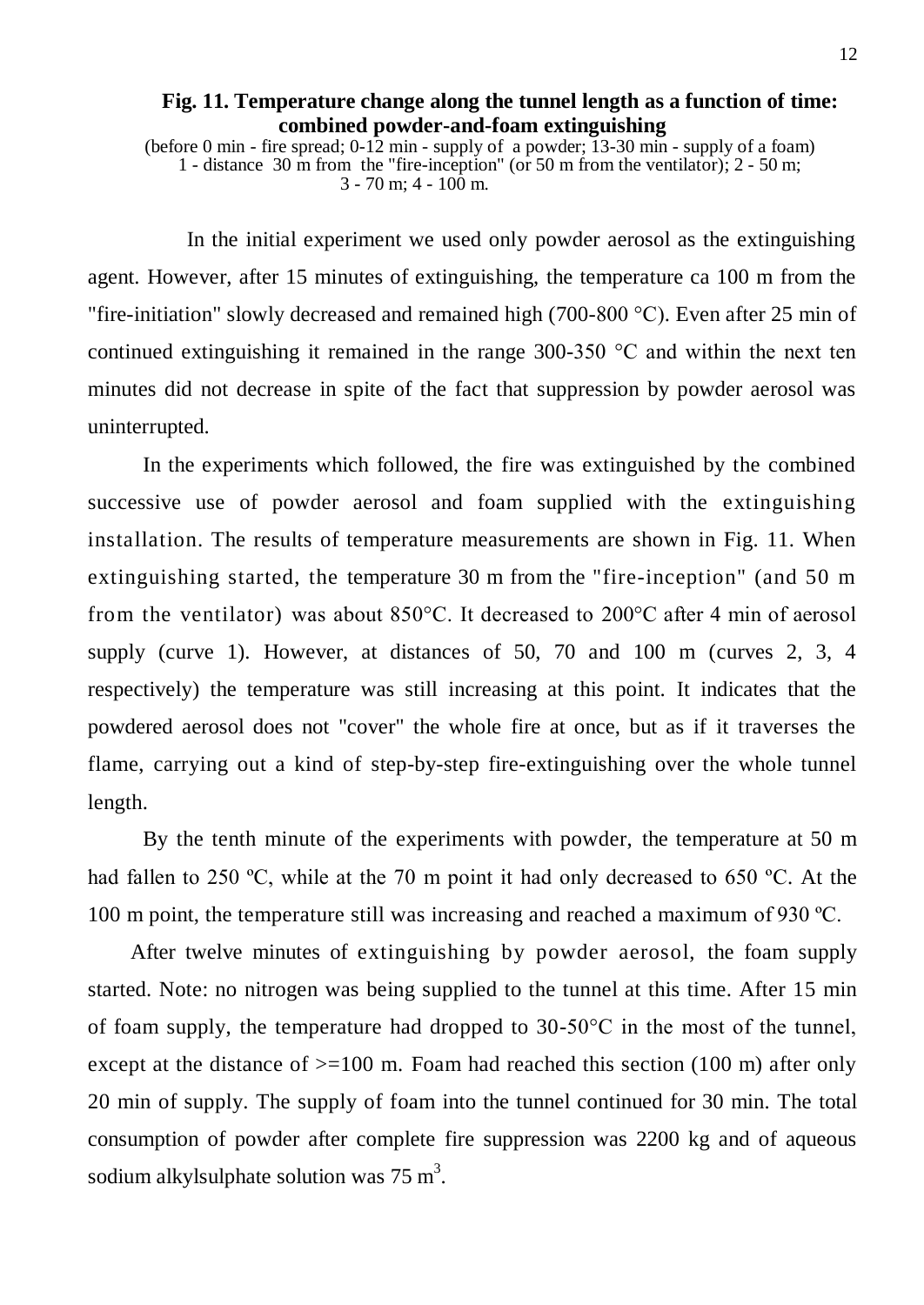The results of the gas analysis are in accord with the temperature data described above. During the first few minutes of powder injection the volume concentration of oxygen in fire gases is near zero, of  $CO<sub>2</sub>$  - 20%, of carbon monoxide and methane about 4 and 1% correspondingly. After 12 minutes of ventilator operation with powder, the volume concentration of oxygen had grown from 0 to 10% but  $C_0$  had fallen from 20 to 10%. After 5-6 min of ventilator operation with foam the concentrations of  $C_2$ and CH<sup>4</sup> decreased to zero.

It should be noted that one of the most effective ways to increase the range of distant fire suppression by aerosol is to use it in combination with an inert gas (and/or halon) added to the air stream.



**Fig. 12. Dynamics of change of fire gas composition during the extinguishing the burning timber support**  (0-40 min - fire spread; 41-53 min - supply of powder; after 55 min - supply of foam)

 As can be seen in Fig. 10, initially the concentration of aerosol decreased from 220  $g/m^3$  to 48  $g/m^3$  in the section at 150 m. This is twofold lower than the firesuppression concentration of this aerosol  $(95-100 \text{ g/m}^3)$  and it is insufficient for fire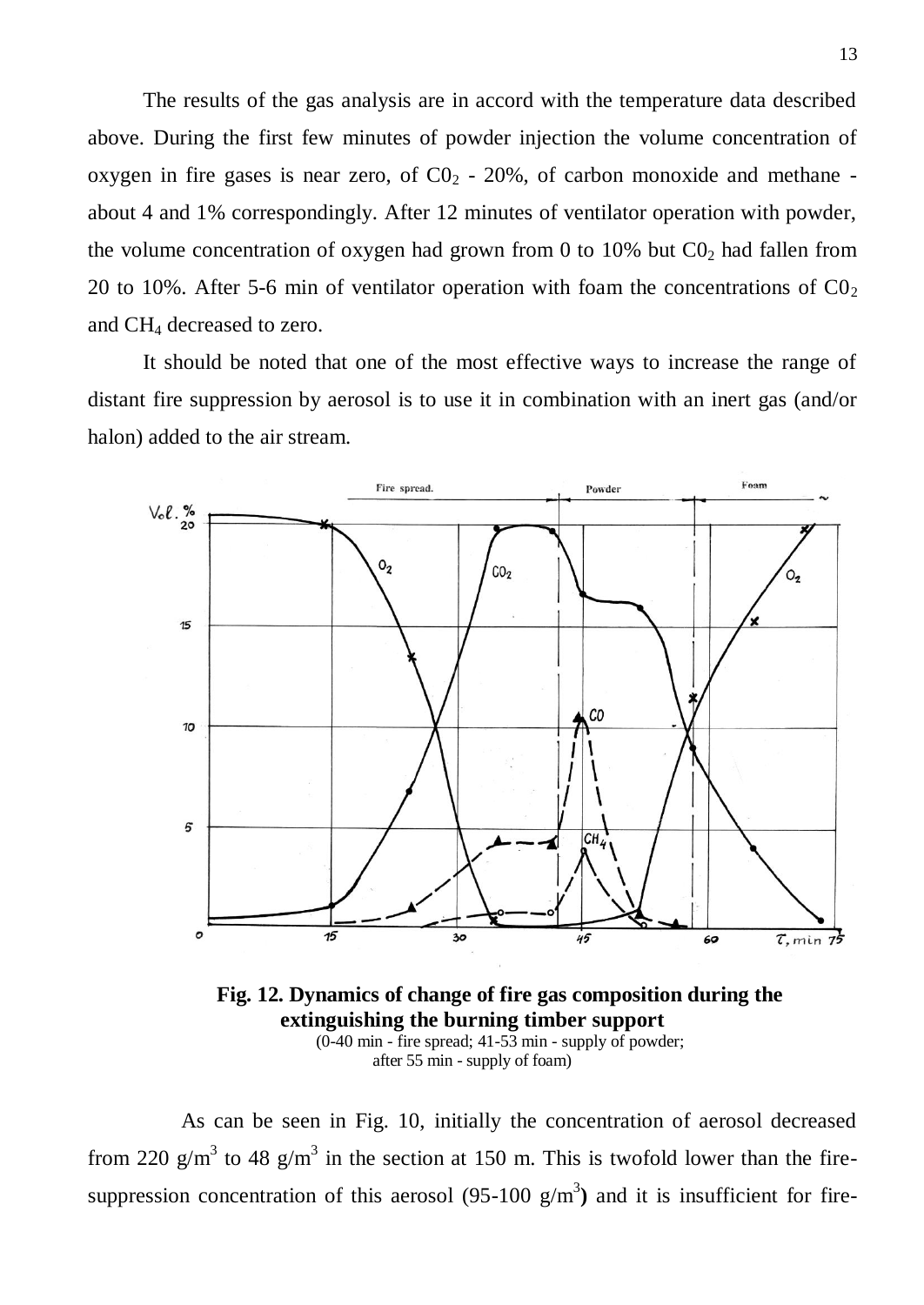suppression. However, if extinguishing is carried out by the aerosol in combination with nitrogen and halon (Fig. 9), the fire-suppression concentration is lowered to 15  $g/m<sup>3</sup>$ . This concentration of particles, at least those of ca  $5 \mu$  size, can easily reach up to the 200-th meter of the experimental tunnel.

# **4. Conclusions and Recommendations**

1. Suppression of a large-scale fire spreading inside a closed volume demands a constant supply of aerosol over long periods.

2.The consumption of extinguishing powder increases 2-3 times for each successive 50 m from the main fire location. This drastically raises the consumption and cost of extinguishing powder.

3. The mean particle size of a powder in the aerosol and its fire-suppression concentration should not exceed 10  $\mu$  and 0.1-0.12 kg / m<sup>3</sup> respectively.

4. Powder aerosol does not "cover" the whole fire all at once, but rather, as it traverses the flame, it simulates a step-by-step extinguishing over the whole tunnel length. Thus, to an external viewer, it appears that a local fire-extinguishing effect is occurring which progressively spreads over the whole tunnel length.

5. The use of nitrogen and halon combined with powder aerosol considerably lowers both the fire-suppression concentration of a powder and the expenditure on fire extinguishing. An increase in the maximal distance of fire extinguishing is also observed.

6. In the case of a large spreading fire, after a maximum of thirty minutes of extinguishing by aerosol, it is expedient to continue the process using foam.

# **References**

- 1. Matt Livingood, Jason Winicaties and Jared Stein. "Centralia Mine Fire Analysis" Fundamental Techniques in Geology. - 1999, 15, p. 150-155.
- 2. V.V. Agafonov. and N.P. Kopylov "Aerosol Extinguishing System". VNIIPO, Mosсow, 1999, 232 p.
- 3. R. Balles. Tests of extinguishing powders. Die Zeitschrift Feuerwehrp, V. 13,
- # 11, 1988, p. 634- 635.
- 4. M. Dewite, J. Vrebosch, A. van Tiggelen. Suppression of a flame by fine powders. J. App. Chem., V. 8, # 12, 1964, p. 257-266.
- 5. V.V. Diakov. Use of ventilating streams for delivery of extinguishing agents during fires in tunnels of the metro. - "Fire-explosion-safety" (Moscow), # 1, 1996, p. 66-71.